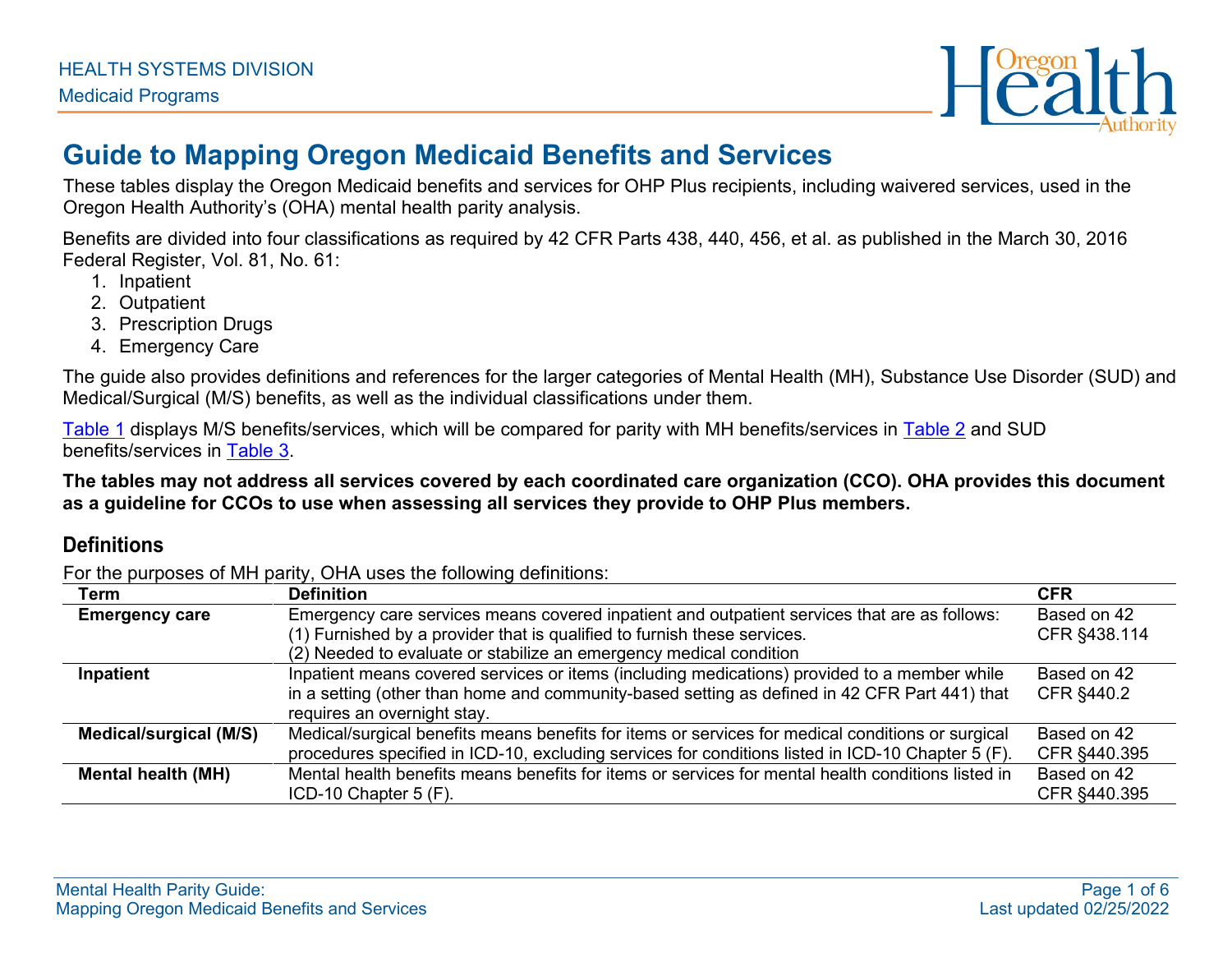| Term                     | <b>Definition</b>                                                                                                                                                                                                                                                                                                                                                                                                                                                                                                                                                                                                                                                                                                                                         | <b>CFR</b>                  |
|--------------------------|-----------------------------------------------------------------------------------------------------------------------------------------------------------------------------------------------------------------------------------------------------------------------------------------------------------------------------------------------------------------------------------------------------------------------------------------------------------------------------------------------------------------------------------------------------------------------------------------------------------------------------------------------------------------------------------------------------------------------------------------------------------|-----------------------------|
| <b>Outpatient</b>        | Outpatient means covered services for a member received from a practitioner, clinic or facility,<br>or distinct part of that facility who is expected to receive and who does receive professional<br>services for less than a 24-hour period regardless of the hour of admission, whether or not a<br>bed is used, or whether or not the patient remains past midnight. Outpatient includes all<br>covered services that do not otherwise meet the definition of inpatient, emergency care, or<br>prescription drugs.                                                                                                                                                                                                                                    | Based on 42<br>CFR §440.2   |
| <b>Prescription drug</b> | "Prescribed drugs" means simple or compound substances or mixtures of substances<br>prescribed for the cure, mitigation, or prevention of disease, or for health maintenance that are:<br>(1) Prescribed by a physician or other licensed practitioner of the healing arts within the scope<br>of this professional practice as defined and limited by Federal and State law;<br>(2) Dispensed, in an outpatient pharmacy, by licensed pharmacists and licensed authorized<br>practitioners in accordance with the State Medical Practice Act; and<br>(3) Dispensed, in an outpatient pharmacy, by the licensed pharmacist or practitioner on a<br>written prescription that is recorded and maintained in the pharmacist's or practitioner's<br>records. | Based on 42<br>CFR §440.120 |
| Substance use            | Substance use disorder benefits means benefits for items or services for substance use                                                                                                                                                                                                                                                                                                                                                                                                                                                                                                                                                                                                                                                                    | Based on 42                 |
| disorder (SUD)           | disorder conditions listed in ICD-10 Chapter 5 (F).                                                                                                                                                                                                                                                                                                                                                                                                                                                                                                                                                                                                                                                                                                       | CFR §440.395                |

### <span id="page-1-0"></span>**Table 1: Medical/Surgical (M/S) benefit map**

| Inpatient                                                                                                                                                                                                                                                                                                                                       | <b>Outpatient</b>                                                                                                                                                                                                                                                                                                                                                                                                                                                                                                                                                                                                      | <b>Prescription Drugs</b>                                                                                                                                                                                                 | <b>Emergency Care</b>                                                                                                                                                                                                                                      |
|-------------------------------------------------------------------------------------------------------------------------------------------------------------------------------------------------------------------------------------------------------------------------------------------------------------------------------------------------|------------------------------------------------------------------------------------------------------------------------------------------------------------------------------------------------------------------------------------------------------------------------------------------------------------------------------------------------------------------------------------------------------------------------------------------------------------------------------------------------------------------------------------------------------------------------------------------------------------------------|---------------------------------------------------------------------------------------------------------------------------------------------------------------------------------------------------------------------------|------------------------------------------------------------------------------------------------------------------------------------------------------------------------------------------------------------------------------------------------------------|
| Hospital admissions for non-<br>MH/SUD diagnoses<br>Surgery<br>Anesthesia<br>Room<br>Medication administered<br>during the admission<br>Lab<br>Radiology<br>Examples used for FFS analysis:<br>Institutional claims for<br>provider type 26 and 35<br>with DRG for MS conditions<br>Nursing facility services<br><b>Rehabilitation services</b> | Services in outpatient hospital, Ambulatory Surgical<br>Center (ASC), urgent care facilities, and End-Stage<br>Renal Dialysis (ESRD) clinic settings<br>Professional services, including but not limited to:<br>Preventive services<br>Diagnostic services<br><b>Screening services</b><br>Physician services<br>Federally Qualified Health Center (FQHC)<br>and Rural Health Clinic (RHC) services<br><b>Dental services</b><br>$\blacksquare$ Family planning services<br>Tobacco cessation<br>Podiatrist, optometrist, chiropractic, nurse<br>practitioner (NP), and other practitioner<br>services<br>Telemedicine | Generic and name-<br>brand medications<br>dispensed in a<br>pharmacy, or by mail-<br>order<br><b>FFS analysis excludes</b><br><b>Standard Therapeutic</b><br>Class (STC) 7/11 carve<br>out drugs and<br>Depakote/Lamictal | Ambulance<br>Services performed in<br>an Emergency<br>Department (ED),<br>including:<br>Consultation<br>delivered in an<br>ED<br><b>Medications</b><br>administered<br>during an ED<br>visit<br>Lab taken in an<br>ED<br>Radiology<br>provided in an<br>ED |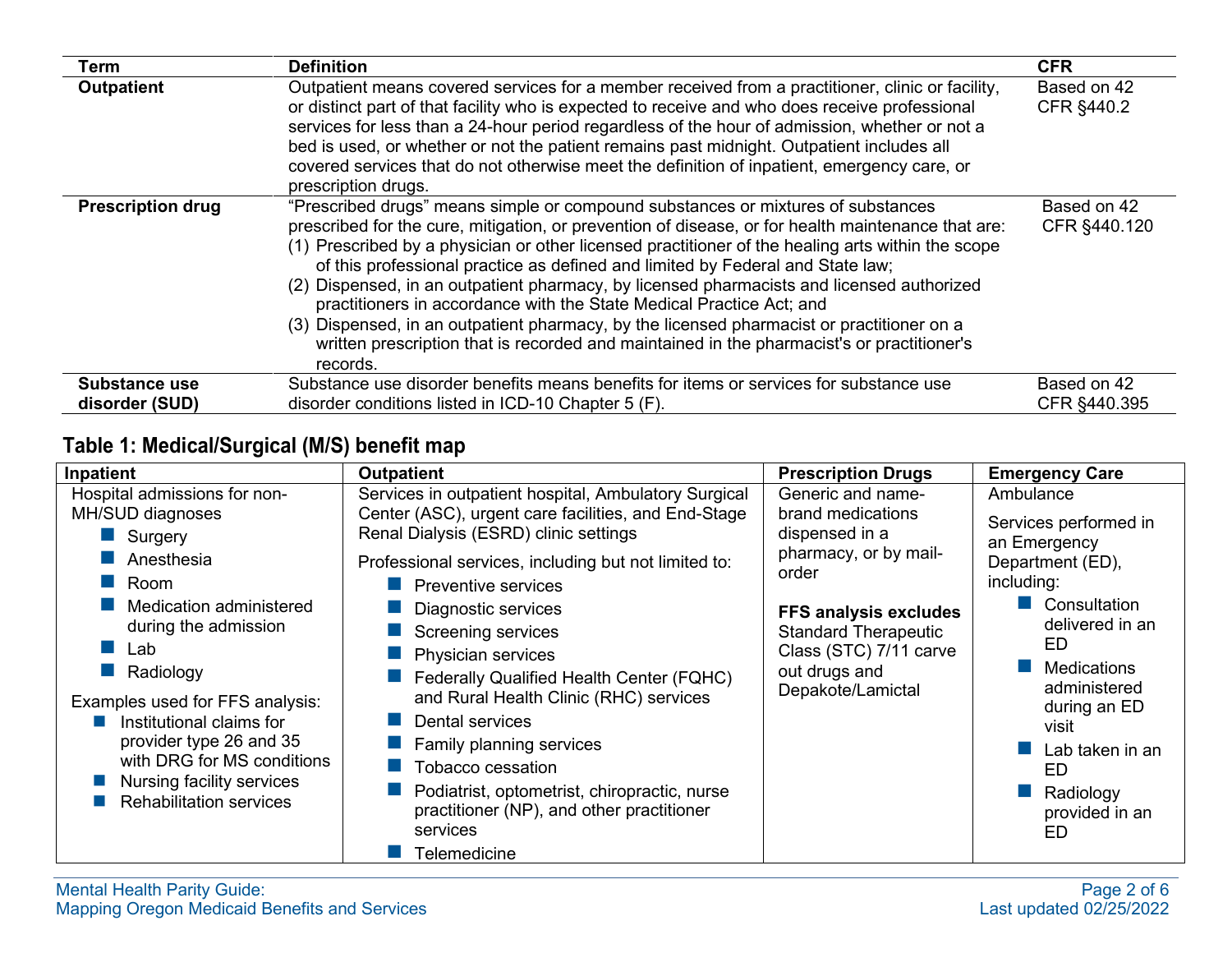| Inpatient | <b>Outpatient</b>                                                                                                                                                                                    | <b>Prescription Drugs</b> | <b>Emergency Care</b>                                                            |
|-----------|------------------------------------------------------------------------------------------------------------------------------------------------------------------------------------------------------|---------------------------|----------------------------------------------------------------------------------|
|           | $\blacksquare$ Psychotherapy, when performed for a non-<br>MH/SUD diagnosis<br>Services performed by a pharmacist<br>(vaccines, medication management)                                               |                           | Example used for FFS<br>analysis:<br>$\blacksquare$ Includes<br>institutional ED |
|           | Physical, occupational and speech therapy                                                                                                                                                            |                           | claims and                                                                       |
|           | Home-based services, including but not limited to:<br>$\blacksquare$ Home health services<br>Home infusion services<br>Personal care<br>Direct nursing care<br>Case management                       |                           | professional ED<br>claim type                                                    |
|           | Acupuncture, when performed for a non-MH/SUD<br>diagnosis                                                                                                                                            |                           |                                                                                  |
|           | Medical equipment and supplies, prosthetic devices                                                                                                                                                   |                           |                                                                                  |
|           | Lab                                                                                                                                                                                                  |                           |                                                                                  |
|           | Radiology                                                                                                                                                                                            |                           |                                                                                  |
|           | Private duty nursing                                                                                                                                                                                 |                           |                                                                                  |
|           | Transportation-non emergent                                                                                                                                                                          |                           |                                                                                  |
|           | Personal care provided in the beneficiary's home                                                                                                                                                     |                           |                                                                                  |
|           | Eyeglasses                                                                                                                                                                                           |                           |                                                                                  |
|           | 1915(c): Aged & Physically Disabled waiver;<br>Comprehensive DD waiver: Support Services DD<br>waiver; Behavioral DD Model waiver; Hospital Model<br>waiver; Medically Involved Children's NF waiver |                           |                                                                                  |
|           | 1915(k): Community First Choice State Plan option                                                                                                                                                    |                           |                                                                                  |
|           | 1915(j): Self-directed personal assistance                                                                                                                                                           |                           |                                                                                  |
|           | 1915(c),(k)&(j) services include, but are not limited<br>to:                                                                                                                                         |                           |                                                                                  |
|           | Supported employment<br>Specialized medical supplies                                                                                                                                                 |                           |                                                                                  |
|           | <b>Environmental modifications</b>                                                                                                                                                                   |                           |                                                                                  |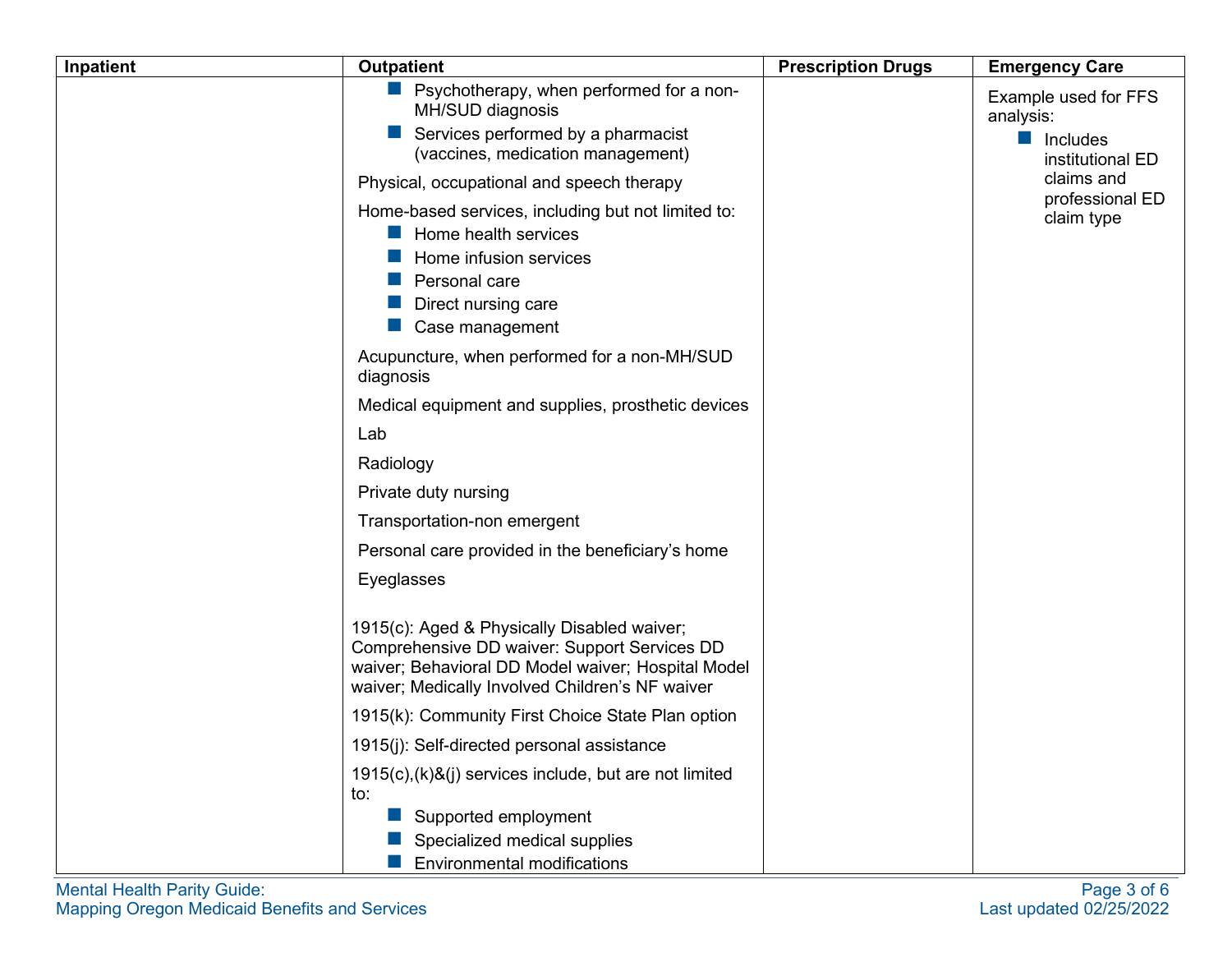| Inpatient | <b>Outpatient</b>                                                                                                                 | <b>Prescription Drugs</b> | <b>Emergency Care</b> |
|-----------|-----------------------------------------------------------------------------------------------------------------------------------|---------------------------|-----------------------|
|           | Activities of daily living (ADL), instrumental<br>activities of daily living (IADL) and other<br>specialized health-related tasks |                           |                       |
|           | Community transportation                                                                                                          |                           |                       |
|           | Vehicle modification                                                                                                              |                           |                       |
|           | Skill development training (K)                                                                                                    |                           |                       |

## <span id="page-3-0"></span>**Table 2: Mental Health (MH) benefit map**

| Inpatient                                                                                                                                                                                                                                                                                                                                                                                                                                                                                                                                                                         | <b>Outpatient</b>                                                                                                                                                                                                                                                                                                                                                                                                                                                                                                                                                                                                                                                                                                                                                                                                                                                                                                                    | <b>Prescription Drugs</b>                                                                                                                                                           | <b>Emergency Care</b>                                                                                                                                                                                                                                                                                                                                                       |
|-----------------------------------------------------------------------------------------------------------------------------------------------------------------------------------------------------------------------------------------------------------------------------------------------------------------------------------------------------------------------------------------------------------------------------------------------------------------------------------------------------------------------------------------------------------------------------------|--------------------------------------------------------------------------------------------------------------------------------------------------------------------------------------------------------------------------------------------------------------------------------------------------------------------------------------------------------------------------------------------------------------------------------------------------------------------------------------------------------------------------------------------------------------------------------------------------------------------------------------------------------------------------------------------------------------------------------------------------------------------------------------------------------------------------------------------------------------------------------------------------------------------------------------|-------------------------------------------------------------------------------------------------------------------------------------------------------------------------------------|-----------------------------------------------------------------------------------------------------------------------------------------------------------------------------------------------------------------------------------------------------------------------------------------------------------------------------------------------------------------------------|
| Hospital admissions with MH<br>diagnoses<br>Surgery<br>Anesthesia<br>Room<br>Medication administered<br>during the admission<br>Lab<br>Radiology<br>Nursing facility services<br><b>ICF</b> services<br>Inpatient psychiatric facility<br>services<br>Any Rehabilitation services for<br>children, youth or adults, delivered<br>in the following residential<br>settings:<br>Secure Children's Inpatient<br>Program (SCIP)/Secure<br><b>Adolescent Inpatient</b><br>Program (SAIP)<br><b>SubAcute</b><br><b>Psychiatric Residential</b><br><b>Treatment Facilities</b><br>(PRTS) | Professional services, including all M/S benefits<br>provided to treat an MH diagnosis.<br>Rehabilitation services, including:<br>Intake evaluation, assessment, screenings<br>and brief intervention treatment<br>Crisis and stabilization services<br>Individual, group and family-level<br>rehabilitative therapy<br>Medication management and monitoring<br>Peer support<br>Rehabilitation mental health case<br>management<br>Skills training<br>Acupuncture for MH diagnosis<br>Personal care provided in the beneficiary's home<br>1915(c): Comprehensive DD waiver: Support<br>Services DD waiver; Behavioral DD Model waiver<br>1915(c) services include but are not limited to:<br>Supported employment<br>Specialized medical supplies<br>Environmental safety modifications<br>Vehicle modification<br>1915(i) services, include but not limited to:<br>Home Based Habilitation;<br><b>HCBS Behavioral Habilitation;</b> | Generic and name-<br>brand medications<br>dispensed in a<br>pharmacy, or by mail-<br>order<br><b>FFS analysis includes</b><br>STC 7/11 carve out<br>drugs and Depakote/<br>Lamictal | Ambulance<br>Services performed in<br>an ED with an MH<br>diagnosis, including:<br>Consultation<br>delivered in an<br><b>ED</b><br><b>Medications</b><br>administered<br>during an ED<br>visit<br>Lab taken in an<br><b>ED</b><br>Radiology<br>provided in an<br><b>ED</b><br>Psychiatric emergency<br>services not provided in<br>an institute for mental<br>disease (IMD) |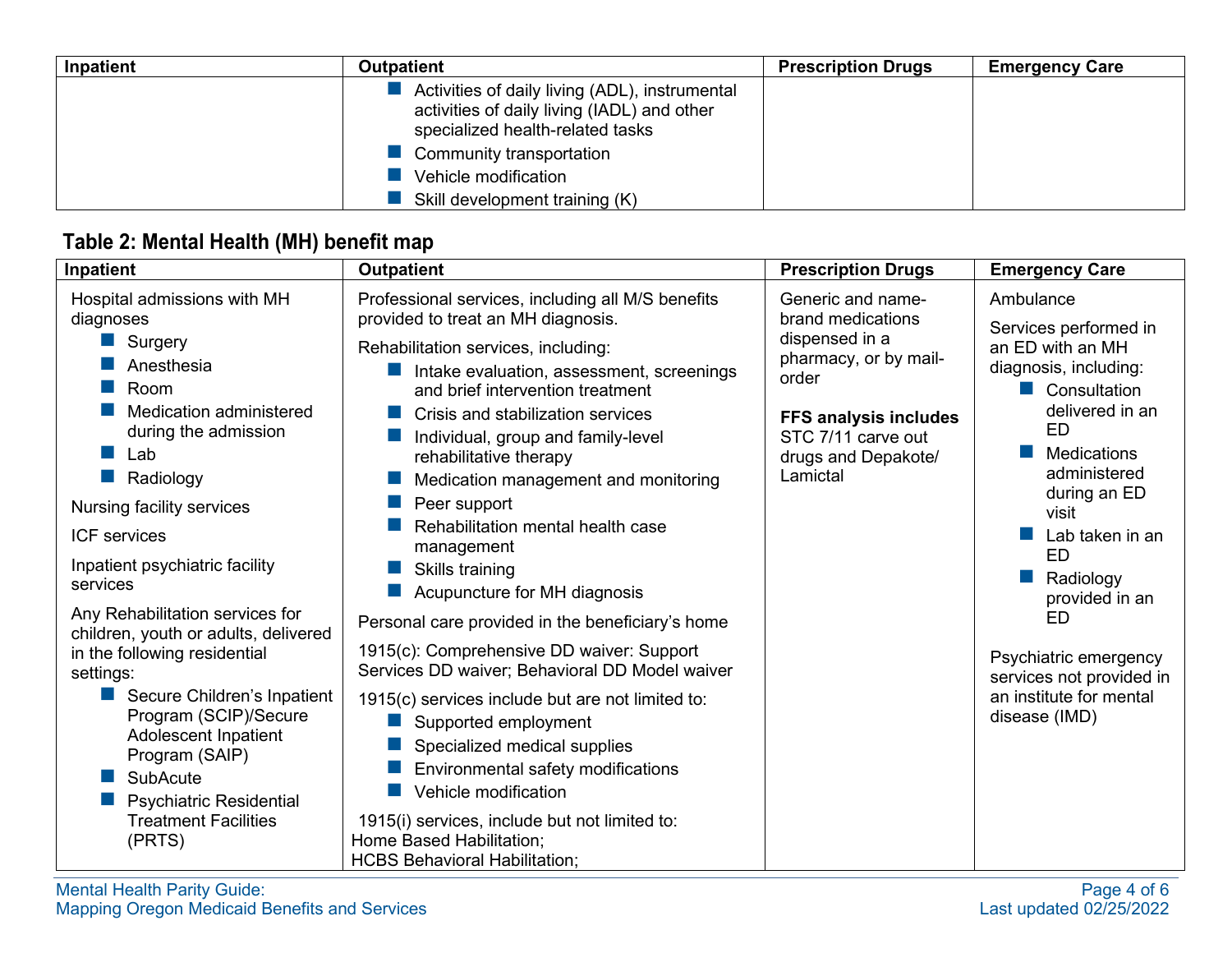| Inpatient                                                                                                                    | <b>Outpatient</b>            | <b>Prescription Drugs</b> | <b>Emergency Care</b> |
|------------------------------------------------------------------------------------------------------------------------------|------------------------------|---------------------------|-----------------------|
| Young Adult Programs<br>(YAP)                                                                                                | Psychosocial Rehabilitation. |                           |                       |
| <b>Secure Residential</b><br><b>Treatment Facilities</b><br>(SRTF), Secure<br><b>Residential Treatment</b><br>Homes (SRTH)   |                              |                           |                       |
| <b>Residential Treatment</b><br>Facilities (RTF),<br><b>Residential Treatment</b><br>Homes (RTH) Adult Foster<br>Homes (AFH) |                              |                           |                       |

#### <span id="page-4-0"></span>**Table 3: Substance Use Disorder (SUD) benefit map**

| Inpatient                                                                                                                                                                                                                                                                                                                | <b>Outpatient</b>                                                                                                                                                                                                                                                                                                                             | <b>Prescription Drugs</b>                                                                                                                                                                                                                                                                               | <b>Emergency Care</b>                                                                                                                                                                                                                                                    |
|--------------------------------------------------------------------------------------------------------------------------------------------------------------------------------------------------------------------------------------------------------------------------------------------------------------------------|-----------------------------------------------------------------------------------------------------------------------------------------------------------------------------------------------------------------------------------------------------------------------------------------------------------------------------------------------|---------------------------------------------------------------------------------------------------------------------------------------------------------------------------------------------------------------------------------------------------------------------------------------------------------|--------------------------------------------------------------------------------------------------------------------------------------------------------------------------------------------------------------------------------------------------------------------------|
| Hospital admissions with SUD<br>diagnoses, including:                                                                                                                                                                                                                                                                    | Professional services as listed above, includes all<br>M/S benefits provided to treat an SUD diagnosis                                                                                                                                                                                                                                        | Generic and name-<br>brand medications                                                                                                                                                                                                                                                                  | Ambulance                                                                                                                                                                                                                                                                |
| $\blacksquare$ Room<br>Medication administered<br>during the admission<br>Lab<br>Radiology<br>Nursing facility services<br>Opioid replacement therapies<br>including:<br>Buprenorphine when<br>prescribed by a certified<br>physician in a hospital<br>Methadone when ordered<br>by a physician in a<br>hospital for SUD | Rehabilitation for SUD, including:<br>Intake evaluation, assessment, screenings<br>and brief intervention treatment<br>Medication assisted treatment (MAT)<br>Individual, group and family-level<br>rehabilitative therapy<br>Medication management and monitoring<br>Acupuncture<br>Case management<br>Peer support<br><b>Detoxification</b> | dispensed in a<br>pharmacy, or by mail-<br>order<br><b>FFS analysis includes</b><br>STC 7/11 carve out<br>drugs and Depakote/<br>Lamictal<br>Nicotine replacement<br>and smoking cessation<br>drugs<br>Buprenorphine when<br>prescribed by a certified<br>clinician and combined<br>with counseling and | Services performed in an<br>ED with an SUD<br>diagnosis, including:<br>Consultation<br>delivered in an<br>ED.<br><b>Medications</b><br>administered<br>during an ED visit<br>Lab taken in an<br>ED<br>Radiology<br>provided in an ED<br>Crisis stabilization<br>services |
| <b>SUD Rehabilitation services</b><br>delivered in following residential<br>settings:                                                                                                                                                                                                                                    |                                                                                                                                                                                                                                                                                                                                               | behavior therapy in an<br>outpatient setting                                                                                                                                                                                                                                                            | Naloxone                                                                                                                                                                                                                                                                 |
| Detox and SUD services<br>in Acute residential                                                                                                                                                                                                                                                                           |                                                                                                                                                                                                                                                                                                                                               |                                                                                                                                                                                                                                                                                                         |                                                                                                                                                                                                                                                                          |